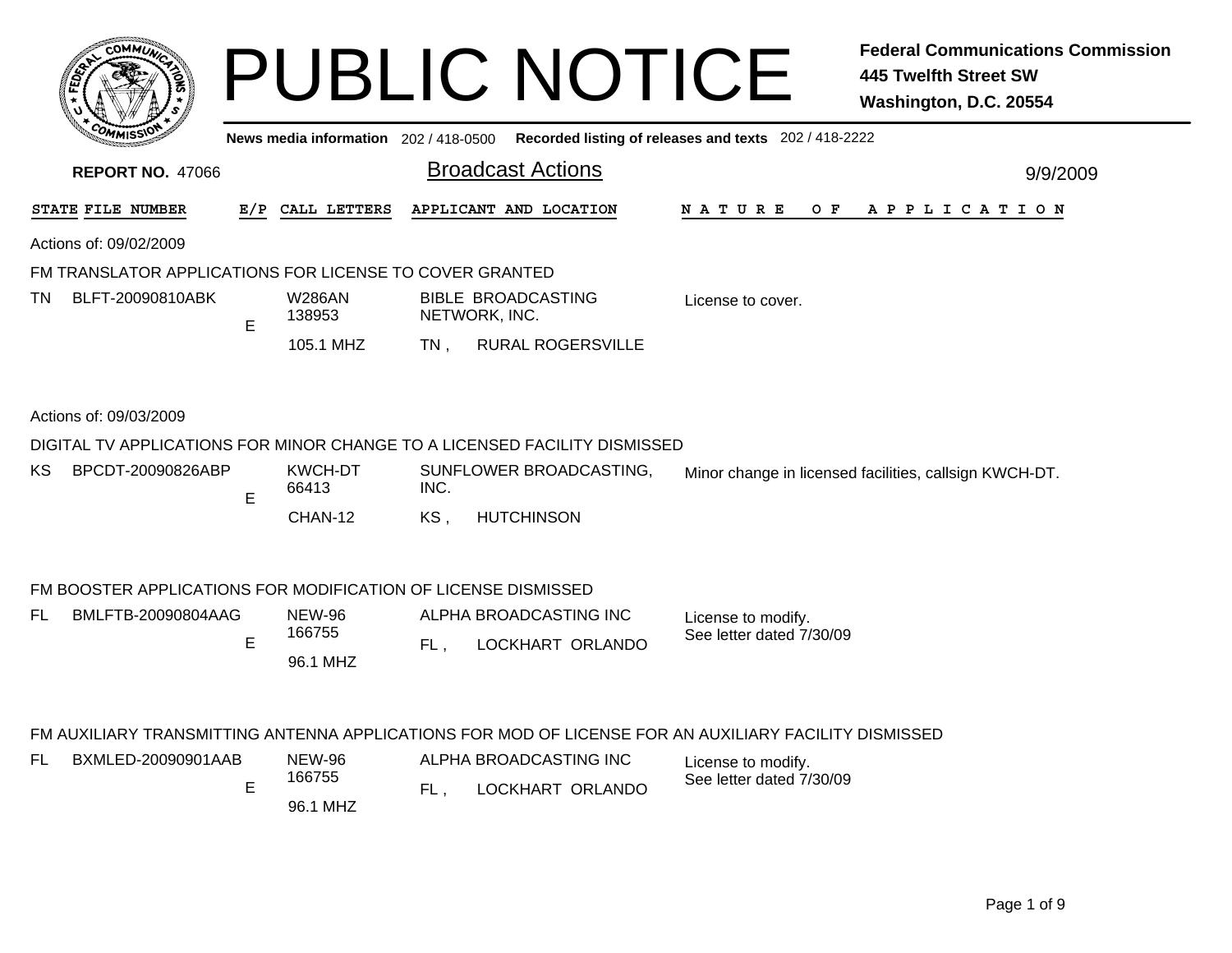|      |                                                                          |     |                                       |                                      | <b>PUBLIC NOTICE</b>                                                           |                                                                                  | <b>Federal Communications Commission</b><br><b>445 Twelfth Street SW</b><br>Washington, D.C. 20554 |  |
|------|--------------------------------------------------------------------------|-----|---------------------------------------|--------------------------------------|--------------------------------------------------------------------------------|----------------------------------------------------------------------------------|----------------------------------------------------------------------------------------------------|--|
|      |                                                                          |     | News media information 202 / 418-0500 |                                      | Recorded listing of releases and texts 202 / 418-2222                          |                                                                                  |                                                                                                    |  |
|      | <b>REPORT NO. 47066</b>                                                  |     |                                       |                                      | <b>Broadcast Actions</b>                                                       |                                                                                  | 9/9/2009                                                                                           |  |
|      | STATE FILE NUMBER                                                        | E/P | CALL LETTERS                          |                                      | APPLICANT AND LOCATION                                                         | N A T U R E                                                                      | O F<br>APPLICATION                                                                                 |  |
|      | Actions of: 09/03/2009                                                   |     |                                       |                                      |                                                                                |                                                                                  |                                                                                                    |  |
|      |                                                                          |     |                                       |                                      | DIGITAL TRANSLATOR OR DIGITAL LPTV APPLICATIONS FOR LICENSE TO COVER DISMISSED |                                                                                  |                                                                                                    |  |
|      | WA BLDTL-20090825BTY                                                     | Е   | K53DN 2494                            | APPLE VALLEY TV<br>ASSOCIATION, INC. |                                                                                | License to cover construction permit no: BDFCDTL-20090610ABR,<br>callsign K53DN. |                                                                                                    |  |
|      |                                                                          |     | CHAN-42                               | WA.                                  | <b>EAST WENATCHEE</b>                                                          |                                                                                  |                                                                                                    |  |
| МI   | AM STATION APPLICATIONS FOR LICENSE TO COVER GRANTED<br>BL-20081211AGB   | P   | <b>WFDF 13664</b><br>910 KHZ          | $MI$ ,                               | RADIO DISNEY GROUP, LLC<br><b>FARMINGTON HILLS</b>                             | License to cover.                                                                |                                                                                                    |  |
| NM - | AM STATION APPLICATIONS FOR DIRECT MEASUREMENT GRANTED<br>BZ-20090602ACT | P   | <b>KKIM 25524</b><br>1000 KHZ         | NM,                                  | AGM NEVADA, LLC<br>ALBUQUERQUE                                                 | <b>Direct Measurement</b>                                                        |                                                                                                    |  |
| NС   | BZ-20090821AEB                                                           | P   | <b>WHVN 72331</b><br>1240 KHZ         | WHVN, INC.<br>NC <sub>1</sub>        | <b>CHARLOTTE</b>                                                               | <b>Direct Measurement</b>                                                        |                                                                                                    |  |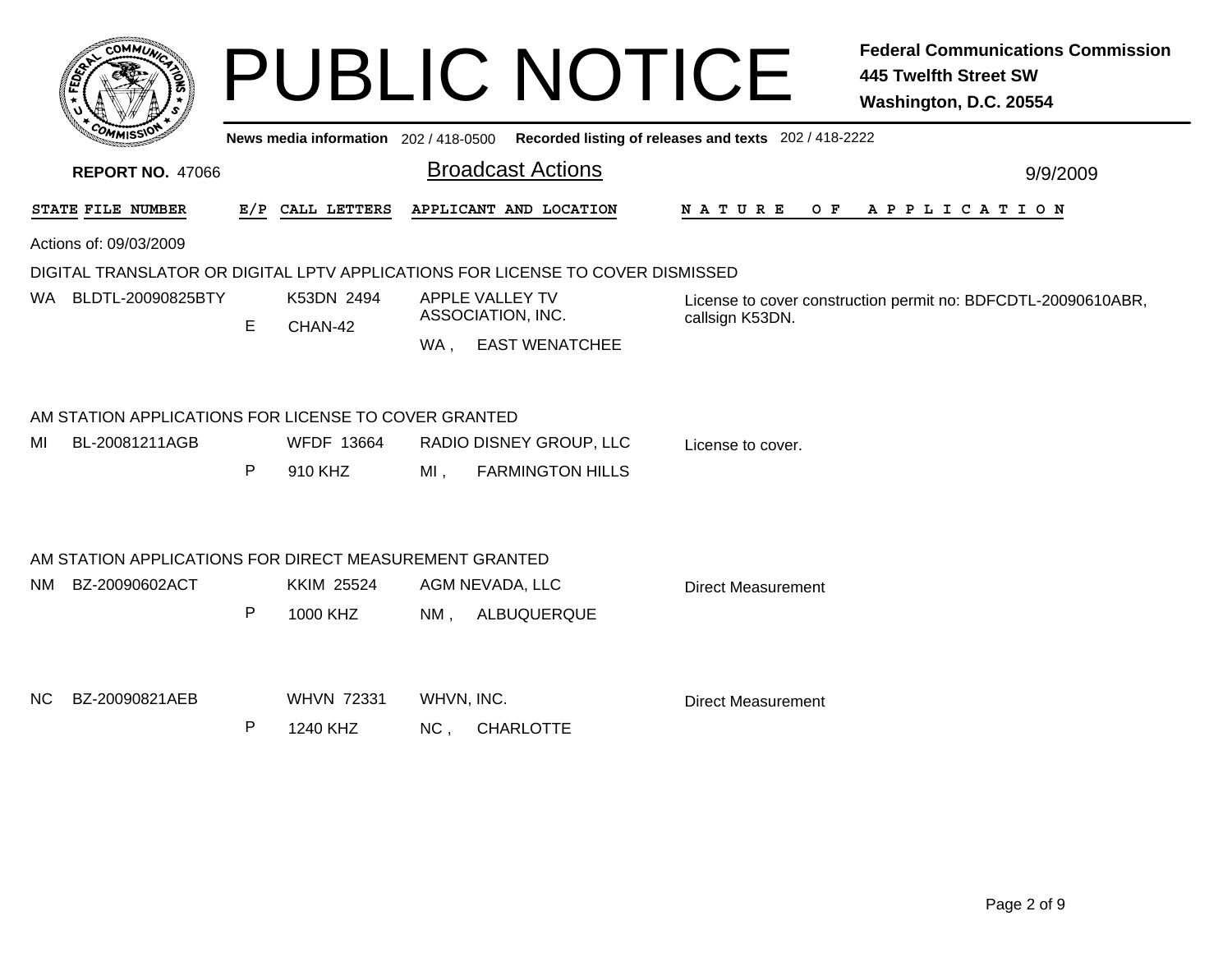|                                                                 |                                                                         |     |                                     |               | <b>PUBLIC NOTICE</b>                                  |                                                                                                                   | <b>Federal Communications Commission</b><br>445 Twelfth Street SW<br>Washington, D.C. 20554 |  |  |
|-----------------------------------------------------------------|-------------------------------------------------------------------------|-----|-------------------------------------|---------------|-------------------------------------------------------|-------------------------------------------------------------------------------------------------------------------|---------------------------------------------------------------------------------------------|--|--|
|                                                                 |                                                                         |     | News media information 202/418-0500 |               |                                                       | Recorded listing of releases and texts 202 / 418-2222                                                             |                                                                                             |  |  |
| <b>Broadcast Actions</b><br><b>REPORT NO. 47066</b><br>9/9/2009 |                                                                         |     |                                     |               |                                                       |                                                                                                                   |                                                                                             |  |  |
|                                                                 | STATE FILE NUMBER                                                       | E/P | CALL LETTERS                        |               | APPLICANT AND LOCATION                                | N A T U R E                                                                                                       | O F<br>A P P L I C A T I O N                                                                |  |  |
|                                                                 | Actions of: 09/03/2009                                                  |     |                                     |               |                                                       |                                                                                                                   |                                                                                             |  |  |
|                                                                 | CLASS A TV APPLICATIONS FOR MINOR CHANGE TO A LICENSED FACILITY GRANTED |     |                                     |               |                                                       |                                                                                                                   |                                                                                             |  |  |
| LA                                                              | BPTTA-20090812ACX                                                       | E.  | <b>KBTR-CA</b><br>24977             |               | LOUISIANA TELEVISION<br>BROADCASTING, L.L.C.          |                                                                                                                   | Minor change in licensed facilities, callsign KBTR-CA.                                      |  |  |
|                                                                 |                                                                         |     | CHAN-41                             | LA .          | <b>BATON ROUGE</b>                                    |                                                                                                                   |                                                                                             |  |  |
|                                                                 | DIGITAL TV APPLICATIONS FOR ASSIGNMENT OF LICENSE GRANTED               |     |                                     |               |                                                       |                                                                                                                   |                                                                                             |  |  |
| VA.                                                             | BALCDT-20090826ACH                                                      | E   | WDRL-TV<br>15507<br>CHAN-24         | VA,           | MNE BROADCASTING, L.L.C.<br><b>DANVILLE</b>           | <b>Voluntary Assignment of License</b><br>From: MNE BROADCASTING, L.L.C.<br>To: MNE BROADCASTING, LLC<br>Form 316 |                                                                                             |  |  |
| OK.                                                             | BALCDT-20090828ACZ                                                      | E   | KOTV-DT<br>35434<br>CHAN-45         | L.L.C.<br>OK, | <b>GRIFFIN TULSA I LICENSING,</b><br><b>TULSA</b>     | <b>Voluntary Assignment of License</b><br>To: GRIFFIN LICENSING, L.L.C.<br>Form 316                               | From: GRIFFIN TULSA I LICENSING, L.L.C.                                                     |  |  |
| OK.                                                             | BALCDT-20090828ADA                                                      | E   | <b>KQCW-DT</b><br>78322<br>CHAN-20  | L.L.C.<br>OK. | <b>GRIFFIN TULSA II LICENSING,</b><br><b>MUSKOGEE</b> | <b>Voluntary Assignment of License</b><br>To: GRIFFIN LICENSING, L.L.C.<br>Form 316                               | From: GRIFFIN TULSA II LICENSING, L.L.C.                                                    |  |  |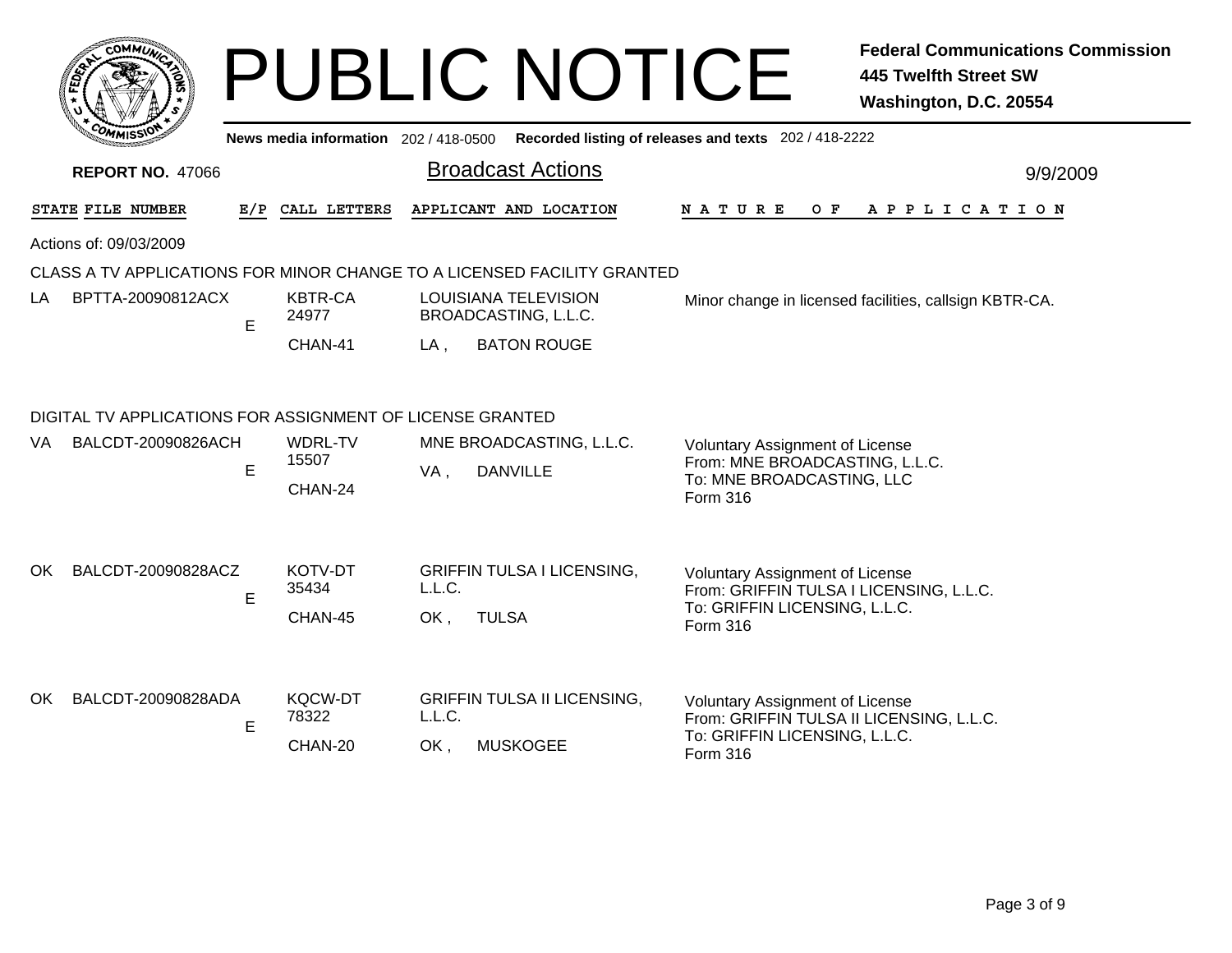|                                                      |     |                  | <b>PUBLIC NOTICE</b><br>News media information 202 / 418-0500 Recorded listing of releases and texts 202 / 418-2222 | <b>Federal Communications Commission</b><br><b>445 Twelfth Street SW</b><br>Washington, D.C. 20554 |
|------------------------------------------------------|-----|------------------|---------------------------------------------------------------------------------------------------------------------|----------------------------------------------------------------------------------------------------|
| <b>REPORT NO. 47066</b>                              |     |                  | <b>Broadcast Actions</b>                                                                                            | 9/9/2009                                                                                           |
| STATE FILE NUMBER                                    | E/P | CALL LETTERS     | APPLICANT AND LOCATION                                                                                              | NATURE OF<br>A P P L I C A T I O N                                                                 |
| Actions of: 09/03/2009                               |     |                  |                                                                                                                     |                                                                                                    |
| FM STATION APPLICATIONS FOR LICENSE TO COVER GRANTED |     |                  |                                                                                                                     |                                                                                                    |
| BLED-20090825BUV<br>IN                               | E   | WBNI-FM<br>46434 | NORTHEAST INDIANA PUBLIC<br>RADIO, INC.                                                                             | License to cover.                                                                                  |
|                                                      |     | 94.1 MHZ         | <b>ROANOKE</b><br>$IN$ ,                                                                                            |                                                                                                    |
|                                                      |     |                  | FM STATION APPLICATIONS FOR MINOR MODIFICATION TO A CONSTRUCTION PERMIT GRANTED                                     |                                                                                                    |
| BMPED-20090820AAM<br>NM.                             |     | NEW 175031       | TOP O TEXAS EDUCATIONAL<br><b>BROADCASTING FOUNDATION</b>                                                           | Mod of CP to chg                                                                                   |
|                                                      | Е   | 91.3 MHZ         | <b>RED RIVER</b><br>NM.                                                                                             | Petition for Reconsideration Granted and Application Reinstated NPT<br>9/3/2009 - no letter sent   |
|                                                      |     |                  | FM STATION APPLICATIONS FOR MINOR CHANGE TO A LICENSED FACILITY GRANTED                                             |                                                                                                    |
| BPH-20090218AEM<br>TX                                |     | KYKX 54844       | <b>ACCESS.1 TEXAS LICENSE</b>                                                                                       | Minor change in licensed facilities.                                                               |
|                                                      | E   | 105.7 MHZ        | <b>COMPANY LLC</b><br><b>LONGVIEW</b><br>$TX$ ,                                                                     | Engineering Amendment filed 02/25/2009<br>Engineering Amendment filed 06/17/2009                   |
|                                                      |     |                  | FM AUXILIARY TRANSMITTING ANTENNA APPLICATIONS FOR LICENSE TO COVER AUXILIARY PERMIT GRANTED                        |                                                                                                    |

NV BXLH-20090825BIRKKLZ 40757 KJUL LICENSE, LLC License to cover auxiliary permit.

E 96.3 MHZ NV , LAS VEGAS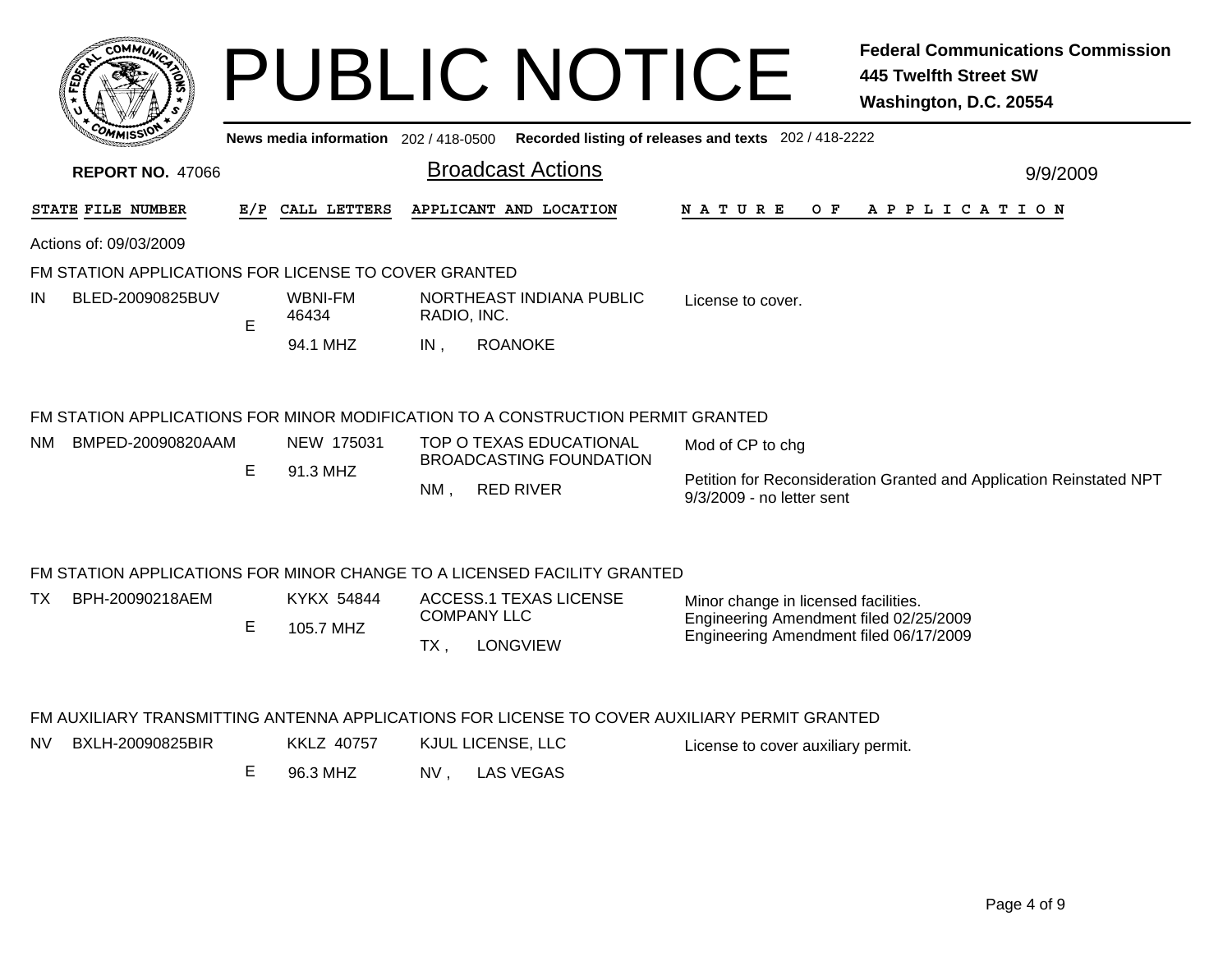|           |                         |     |                                     | <b>PUBLIC NOTICE</b>                                                                                              | <b>Federal Communications Commission</b><br><b>445 Twelfth Street SW</b><br>Washington, D.C. 20554 |
|-----------|-------------------------|-----|-------------------------------------|-------------------------------------------------------------------------------------------------------------------|----------------------------------------------------------------------------------------------------|
|           |                         |     | News media information 202/418-0500 | Recorded listing of releases and texts 202 / 418-2222                                                             |                                                                                                    |
|           | <b>REPORT NO. 47066</b> |     |                                     | <b>Broadcast Actions</b>                                                                                          | 9/9/2009                                                                                           |
|           | STATE FILE NUMBER       | E/P | CALL LETTERS                        | APPLICANT AND LOCATION<br><b>NATURE</b><br>O F                                                                    | A P P L I C A T I O N                                                                              |
|           | Actions of: 09/03/2009  |     |                                     |                                                                                                                   |                                                                                                    |
|           |                         |     |                                     | FM AUXILIARY TRANSMITTING ANTENNA APPLICATIONS FOR LICENSE TO COVER AUXILIARY PERMIT GRANTED                      |                                                                                                    |
| TX.       | BXLH-20090825BRK        |     | <b>KLUR 58741</b>                   | <b>CUMULUS LICENSING LLC</b><br>License to cover auxiliary permit.                                                |                                                                                                    |
|           |                         | E   | 99.9 MHZ                            | <b>WICHITA FALLS</b><br>$TX$ ,                                                                                    |                                                                                                    |
| <b>TX</b> | BXLH-20090825BRN        | E   | KYYI 58740<br>104.7 MHZ             | <b>CUMULUS LICENSING LLC</b><br>License to cover auxiliary permit.<br><b>BURKBURNETT</b><br>TX,                   |                                                                                                    |
| ТX        | BXLH-20090825BTM        |     | <b>KQXC-FM</b>                      | <b>CUMULUS LICENSING LLC</b><br>License to cover auxiliary permit.                                                |                                                                                                    |
|           |                         | E   | 55380<br>103.9 MHZ                  | <b>WICHITA FALLS</b><br>TX,                                                                                       |                                                                                                    |
| DC.       | BXLED-20090826ABE       | E   | <b>WETA 65669</b><br>90.9 MHZ       | <b>GREATER WASHINGTON</b><br>License to cover auxiliary permit.<br><b>EDUCATIONAL</b><br>TELECOMMUNICATIONS ASSN. |                                                                                                    |
|           |                         |     |                                     | $DC$ .<br><b>WASHINGTON</b>                                                                                       |                                                                                                    |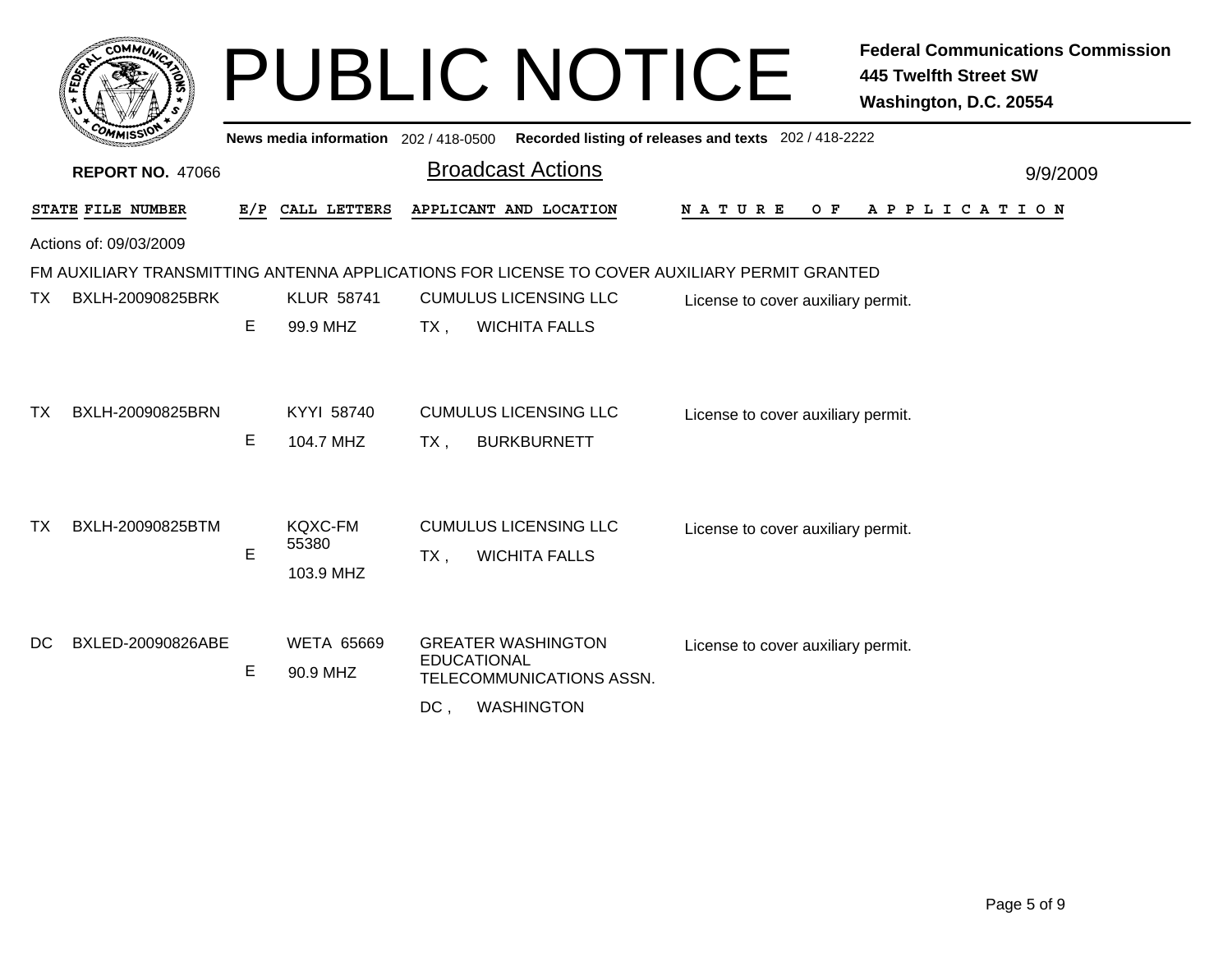| c.OMM <i>I ii</i>                                            |     |                                      | <b>PUBLIC NOTICE</b>                                                               |                                                                                                | <b>Federal Communications Commission</b><br><b>445 Twelfth Street SW</b><br>Washington, D.C. 20554 |
|--------------------------------------------------------------|-----|--------------------------------------|------------------------------------------------------------------------------------|------------------------------------------------------------------------------------------------|----------------------------------------------------------------------------------------------------|
|                                                              |     | News media information 202/418-0500  |                                                                                    | Recorded listing of releases and texts 202 / 418-2222                                          |                                                                                                    |
| <b>REPORT NO. 47066</b>                                      |     |                                      | <b>Broadcast Actions</b>                                                           |                                                                                                | 9/9/2009                                                                                           |
| STATE FILE NUMBER                                            | E/P | CALL LETTERS                         | APPLICANT AND LOCATION                                                             | O F<br>N A T U R E                                                                             | A P P L I C A T I O N                                                                              |
| Actions of: 09/03/2009                                       |     |                                      |                                                                                    |                                                                                                |                                                                                                    |
| FM TRANSLATOR APPLICATIONS FOR ASSIGNMENT OF LICENSE GRANTED |     |                                      |                                                                                    |                                                                                                |                                                                                                    |
| СT<br>BALFT-20090603ABP                                      | E   | W248AB 82412<br>97.5 MHZ             | <b>MOUNTAINTOP ENTERPRISES,</b><br>INC.<br>CT,<br><b>BOLTON</b>                    | Voluntary Assignment of License, as amended<br>From: MOUNTAINTOP ENTERPRISES, INC.<br>Form 345 | To: RED WOLF BROADCASTING CORPORATION                                                              |
|                                                              |     |                                      | FM TRANSLATOR APPLICATIONS FOR MINOR MODIFICATION TO A CONSTRUCTION PERMIT GRANTED |                                                                                                |                                                                                                    |
| BMPFT-20090825BUW<br>OH                                      | E   | <b>W277BV</b><br>158595<br>103.3 MHZ | SPIRIT COMMUNICATIONS, INC.<br>OH,<br>ZANESVILLE                                   | Mod of CP<br>Engineering Amendment filed 08/26/2009                                            |                                                                                                    |
| IL.<br>BMPFT-20090902ACN                                     | E   | <b>W221CK</b><br>149358<br>92.1 MHZ  | RADIO ASSIST MINISTRY, INC.<br>LE ROY<br>IL,                                       | Mod of CP                                                                                      |                                                                                                    |
|                                                              |     |                                      | FM TRANSLATOR APPLICATIONS FOR MINOR CHANGE TO A LICENSED FACILITY GRANTED         |                                                                                                |                                                                                                    |
| OR<br>BPFT-20090709AFX                                       | E   | K251AX 24825<br>98.1 MHZ             | <b>GRANTS PASS BROADCASTING</b><br><b>CORPORATION</b>                              |                                                                                                | Minor change in licensed facilities, callsign K251AX.                                              |
|                                                              |     |                                      | <b>MEDFORD</b><br>OR.                                                              |                                                                                                |                                                                                                    |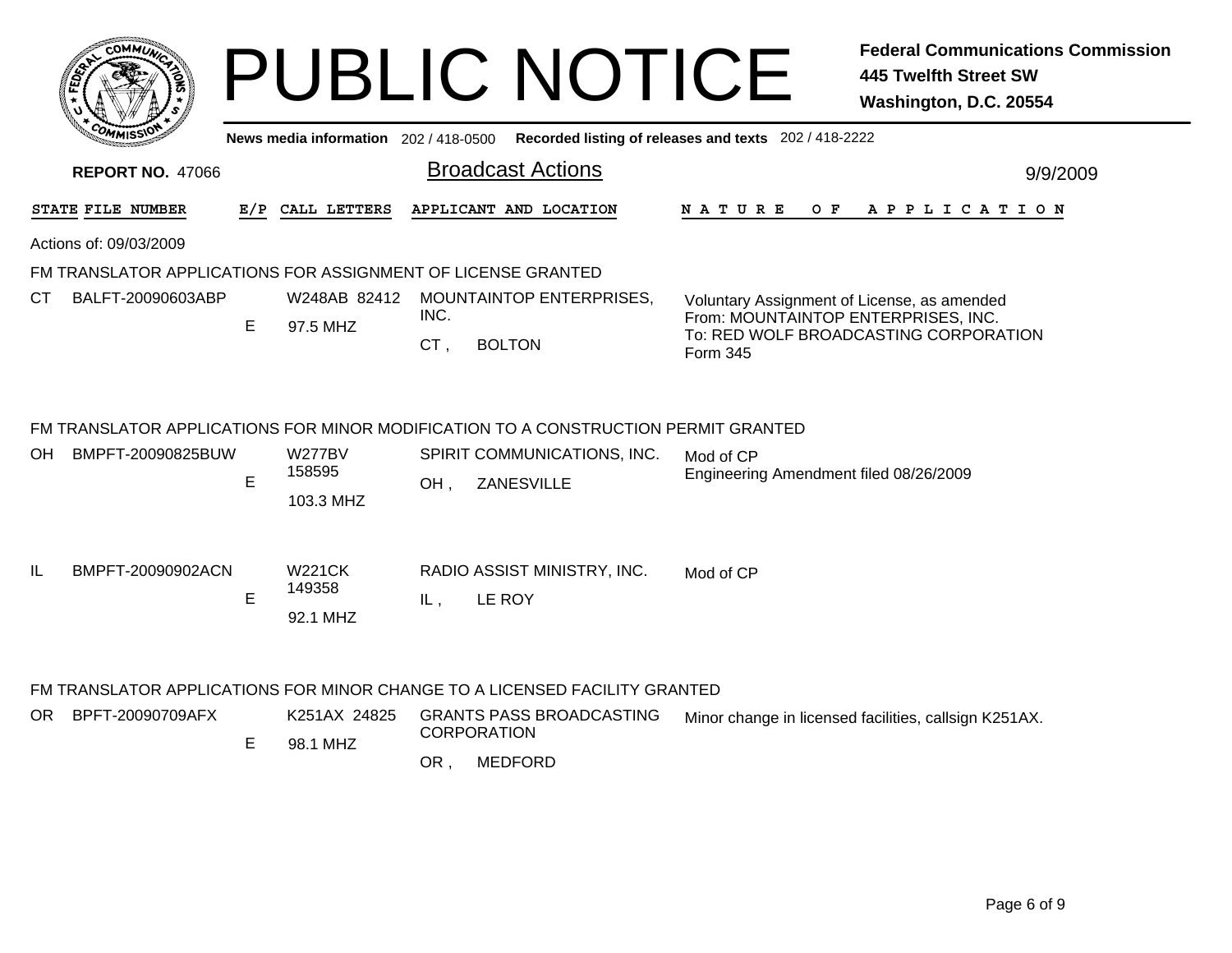|           |                         |     |                                      |             | <b>PUBLIC NOTICE</b>                                                       |                                                       | <b>Federal Communications Commission</b><br><b>445 Twelfth Street SW</b><br>Washington, D.C. 20554 |
|-----------|-------------------------|-----|--------------------------------------|-------------|----------------------------------------------------------------------------|-------------------------------------------------------|----------------------------------------------------------------------------------------------------|
|           |                         |     | News media information 202/418-0500  |             |                                                                            | Recorded listing of releases and texts 202 / 418-2222 |                                                                                                    |
|           | <b>REPORT NO. 47066</b> |     |                                      |             | <b>Broadcast Actions</b>                                                   |                                                       | 9/9/2009                                                                                           |
|           | STATE FILE NUMBER       | E/P | CALL LETTERS                         |             | APPLICANT AND LOCATION                                                     | N A T U R E<br>O F                                    | A P P L I C A T I O N                                                                              |
|           | Actions of: 09/03/2009  |     |                                      |             |                                                                            |                                                       |                                                                                                    |
|           |                         |     |                                      |             | FM TRANSLATOR APPLICATIONS FOR MINOR CHANGE TO A LICENSED FACILITY GRANTED |                                                       |                                                                                                    |
| VT        | BPFT-20090824ALG        | E   | W260BZ<br>155261<br>99.9 MHZ         | VT,         | CUPID BROADCASTING, LLC<br>E. HAVEN                                        |                                                       | Minor change in licensed facilities, callsign W258BJ.                                              |
| AL        | BPFT-20090825BVZ        | E   | <b>W268BM</b><br>150814<br>101.5 MHZ | INC.<br>AL. | EDGEWATER BROADCASTING,<br><b>ATHENS</b>                                   |                                                       | Minor change in licensed facilities, callsign W268BM.                                              |
| AL        | BPFT-20090825BZH        | E   | W287BO<br>150999<br>105.3 MHZ        | $AL$ ,      | RADIO ASSIST MINISTRY, INC.<br><b>ENTERPRISE</b>                           |                                                       | Minor change in licensed facilities, callsign W287BO.                                              |
| CO        | BPFT-20090831AAJ        | E   | <b>K224DU</b><br>142150<br>92.7 MHZ  | INC.<br>CO. | CEDAR COVE BROADCASTING,<br><b>ESTES PARK</b>                              |                                                       | Minor change in licensed facilities, callsign K221EA.                                              |
| <b>SD</b> | BPFT-20090901AET        | E   | K259BV 154848<br>99.7 MHZ            | SD,         | <b>HORIZON CHRISTIAN</b><br><b>FELLOWSHIP</b><br><b>YANKTON</b>            |                                                       | Minor change in licensed facilities, callsign K206DQ.                                              |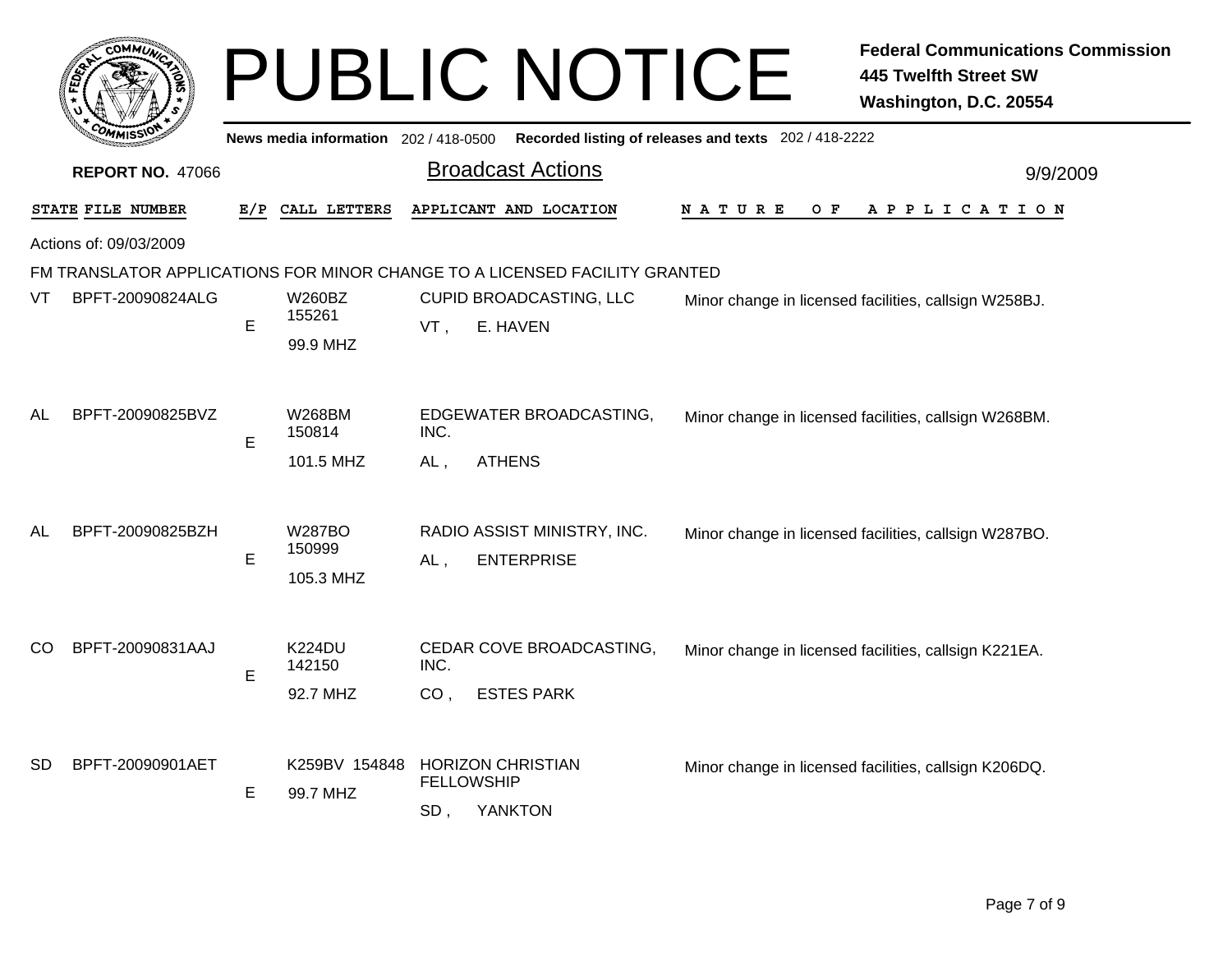|                           |    |                                     | <b>PUBLIC NOTICE</b>                                                       | <b>Federal Communications Commission</b><br><b>445 Twelfth Street SW</b><br>Washington, D.C. 20554      |
|---------------------------|----|-------------------------------------|----------------------------------------------------------------------------|---------------------------------------------------------------------------------------------------------|
|                           |    | News media information 202/418-0500 |                                                                            | Recorded listing of releases and texts 202 / 418-2222                                                   |
| <b>REPORT NO. 47066</b>   |    |                                     | <b>Broadcast Actions</b>                                                   | 9/9/2009                                                                                                |
| STATE FILE NUMBER         |    | E/P CALL LETTERS                    | APPLICANT AND LOCATION                                                     | N A T U R E<br>O F<br>A P P L I C A T I O N                                                             |
| Actions of: 09/03/2009    |    |                                     |                                                                            |                                                                                                         |
|                           |    |                                     | FM TRANSLATOR APPLICATIONS FOR MINOR CHANGE TO A LICENSED FACILITY GRANTED |                                                                                                         |
| BPFT-20090901AHW<br>AL    | E  | <b>W243CN</b><br>150072<br>96.5 MHZ | RADIO ASSIST MINISTRY, INC.<br><b>EUFAULA</b><br>$AL$ ,                    | Minor change in licensed facilities, callsign W300BH.                                                   |
| BPFT-20090902ABI<br>OR.   | E. | K270BJ 36521<br>101.9 MHZ           | OREGON ST BD OF HIGHER ED<br>FOR UNIV OF OREGON<br><b>REEDSPORT</b><br>OR, | Minor change in licensed facilities, callsign K270BJ.                                                   |
|                           |    |                                     |                                                                            | DIGITAL TRANSLATOR OR DIGITAL LPTV APPLICATIONS FOR MINOR MODIFICATION TO A CONSTRUCTION PERMIT GRANTED |
| BMPDTL-20090805AAY<br>OK. | E  | KTOU-LD<br>167677<br>CHAN-23        | MAKO COMMUNICATIONS, LLC<br>OK,<br><b>OKLAHOMA CITY</b>                    | Modification of construction permit file number<br>BDCCDTL-20061012ABF.                                 |
| BMPDTL-20090806AAC<br>GA  | E  | <b>WDTA-LD</b><br>17545<br>CHAN-35  | WORD OF GOD FELLOWSHIP,<br>INC.<br>GA,<br><b>FAYETTEVILLE</b>              | Modification of construction permit file number<br>BDISDTL-20081007ALW.                                 |